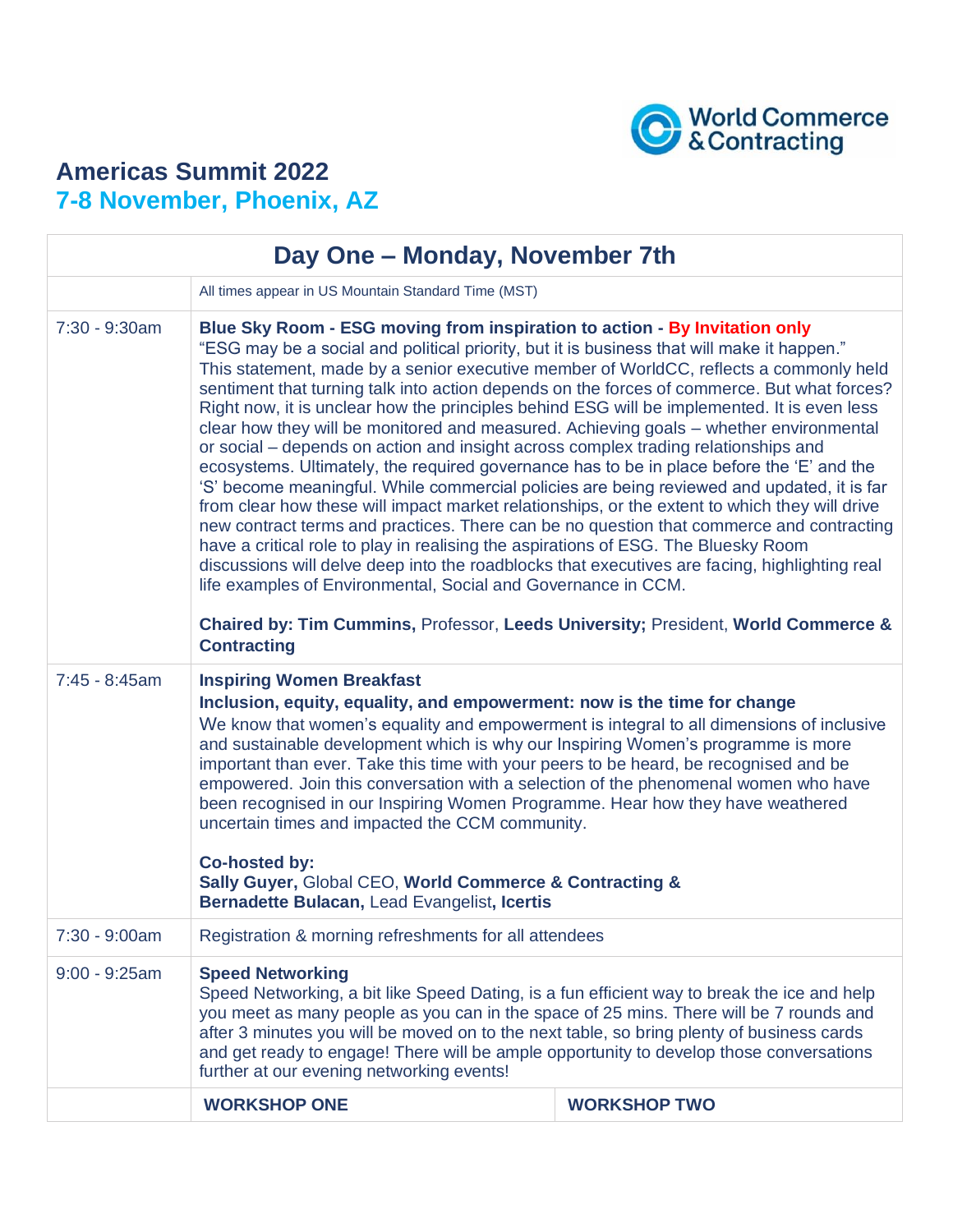| $9:30 - 10:40$ am   | <b>Contract Design &amp; Simplification</b><br>The pendulum has shifted and never has<br>there been a greater demand for clear and<br>concise contracts. So leave lengthy overly<br>complex jargon behind and close contracts<br>faster. In this workshop, our experts will leave<br>you with the knowledge and skills necessary<br>to build a simplified well designed contract<br>from the ground up in order to produce better<br>outcomes.<br><b>Workshop Leader:</b><br>Stefania Passera, Contract Design &<br>Visualization Consultant, WorldCC Designer<br>in Residence | <b>Contract Economics</b><br>Look beyond the content of a contract and<br>tackle the how and why of reducing<br>contracting costs and finding additional<br>value. Dive deep in this collaborative<br>workshop and walk away with the<br>knowledge and tools for better contracting.                                                                                                                                                                                                                                                                                                                                                                                                                                                                                                                                                                                                                                                                                                                                                                                                                                                                                                                                           |
|---------------------|--------------------------------------------------------------------------------------------------------------------------------------------------------------------------------------------------------------------------------------------------------------------------------------------------------------------------------------------------------------------------------------------------------------------------------------------------------------------------------------------------------------------------------------------------------------------------------|--------------------------------------------------------------------------------------------------------------------------------------------------------------------------------------------------------------------------------------------------------------------------------------------------------------------------------------------------------------------------------------------------------------------------------------------------------------------------------------------------------------------------------------------------------------------------------------------------------------------------------------------------------------------------------------------------------------------------------------------------------------------------------------------------------------------------------------------------------------------------------------------------------------------------------------------------------------------------------------------------------------------------------------------------------------------------------------------------------------------------------------------------------------------------------------------------------------------------------|
| 10:40 - 11:10am     | <b>Break</b>                                                                                                                                                                                                                                                                                                                                                                                                                                                                                                                                                                   |                                                                                                                                                                                                                                                                                                                                                                                                                                                                                                                                                                                                                                                                                                                                                                                                                                                                                                                                                                                                                                                                                                                                                                                                                                |
|                     | <b>WORKSHOP THREE</b>                                                                                                                                                                                                                                                                                                                                                                                                                                                                                                                                                          | <b>WORKSHOP FOUR</b>                                                                                                                                                                                                                                                                                                                                                                                                                                                                                                                                                                                                                                                                                                                                                                                                                                                                                                                                                                                                                                                                                                                                                                                                           |
| 11:10am-<br>12:20pm | <b>Emerging Tech 101</b><br>In this highly interactive workshop you will<br>explore the new wave of technology for<br>contract, commercial, and relationship<br>management. You will learn how to assess<br>the solutions on the market and define your<br>company's need. You'll gain insight from real<br>life case studies giving practical tips on the<br>things they wish they had known from the<br>outset. You'll leave equipped with an<br>understanding of how to build a successful<br>business case.                                                                | <b>Negotiation</b><br>The World Economic Forum has identified<br>skill in negotiation as one of the top ten<br>skills essential to success, regardless of<br>what job you may hold. And if you happen<br>to be in procurement, it is your third most<br>important skill. Furthermore, negotiational<br>ability has been cited as making an impact<br>on 60% on a person's chances of success<br>in business.<br>After an intensive study of more than<br>35,000 negotiations-dating back to<br>1976-we have identified just four<br>important topics within the negotiating field<br>as key to maximizing your effectiveness. In<br>this session, Keld will share his experience,<br>observations and recommendations on<br>these four crucial topics.<br>If you have participated in any of Keld's<br>previous WorldCC events, you will<br>definitely still want to join this one-you are<br>in for some brand-new insights and<br>applications, building upon what you've<br>already learned.<br>A world-renowned negotiation expert, Keld<br>Jensen shares his in-depth knowledge and<br>experience to help you unlock the hidden<br>potential in every negotiation situation. You<br>will understand the basic negotiation |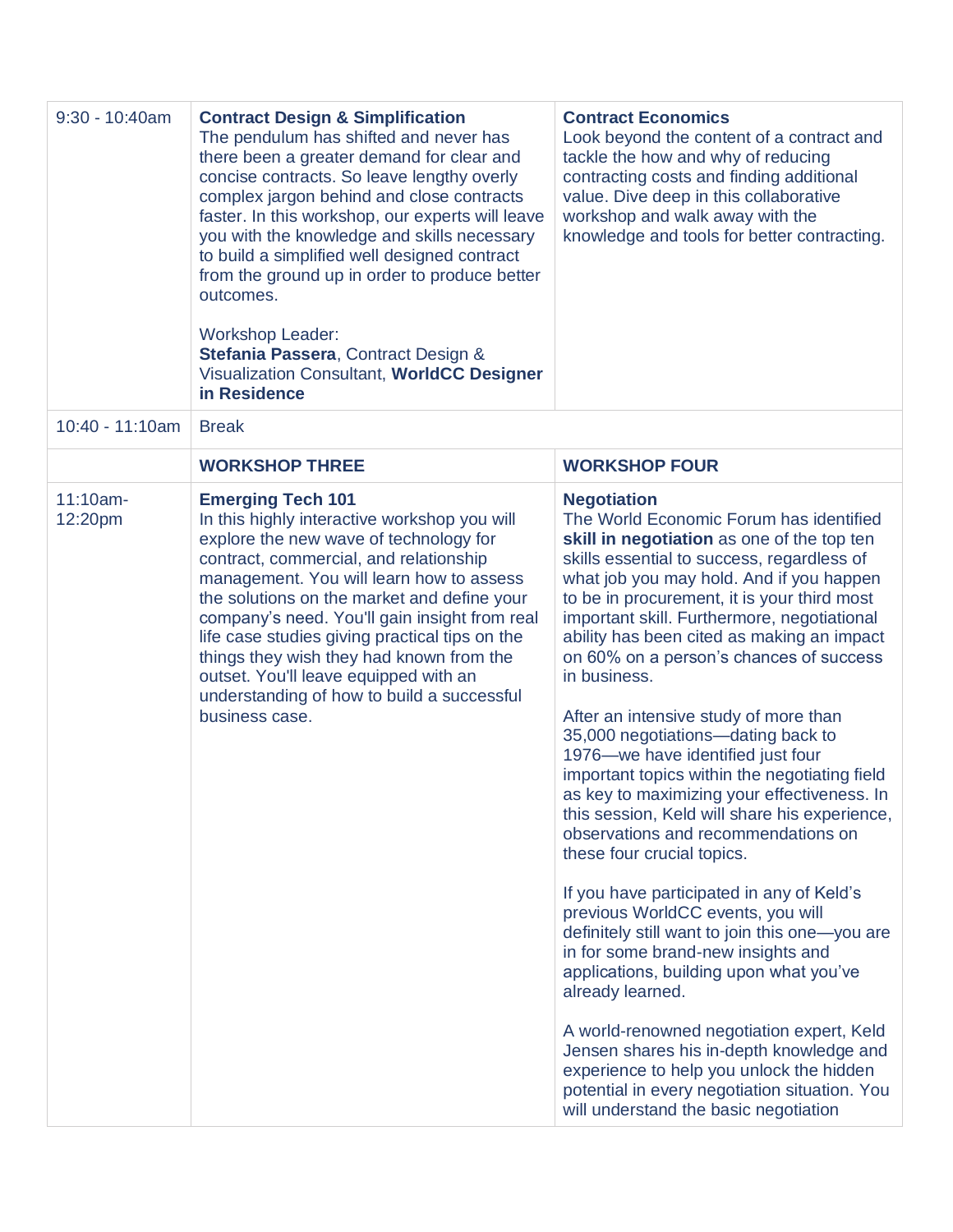|                  |                                                                                                                                                                                                                                                                                                                                                                                                                                                                                                                                                                                                                                                                                                                                                                                             | strategy choices, the principle of<br>TrustCurrency, the rules of the negotiating<br>game, and the award-winning negotiational<br>model, NegoEconomics.<br>Keld Jensen, Senior Negotiation Advisor,<br>Professor, Award Winning Author                                                                                                                                                                                                                                                                                                                                                                        |
|------------------|---------------------------------------------------------------------------------------------------------------------------------------------------------------------------------------------------------------------------------------------------------------------------------------------------------------------------------------------------------------------------------------------------------------------------------------------------------------------------------------------------------------------------------------------------------------------------------------------------------------------------------------------------------------------------------------------------------------------------------------------------------------------------------------------|---------------------------------------------------------------------------------------------------------------------------------------------------------------------------------------------------------------------------------------------------------------------------------------------------------------------------------------------------------------------------------------------------------------------------------------------------------------------------------------------------------------------------------------------------------------------------------------------------------------|
| 12:20-12:25      | Switchover                                                                                                                                                                                                                                                                                                                                                                                                                                                                                                                                                                                                                                                                                                                                                                                  |                                                                                                                                                                                                                                                                                                                                                                                                                                                                                                                                                                                                               |
| 12:25 - 12:45pm  | Grand Opening - Delivering strategic value in an uncertain world<br>The results of our 2021 Benchmark report revealed that the number one priority for our<br>members is 'increasing strategic value'. In a world where human prosperity depends on<br>trade and trade is facilitated through a variety of commercial relationships, we must make a<br>fundamental shift towards collaboration in order to achieve success in an uncertain world.<br>This has taken on an even deeper meaning while we continue to face the challenges of the<br>ongoing pandemic. Our community, as contracting and commercial professionals is now in<br>the spotlight and it is our duty to rise to the occasion if we want to stay ahead, stay relevant,<br>stay connected and deliver strategic value. |                                                                                                                                                                                                                                                                                                                                                                                                                                                                                                                                                                                                               |
|                  | Sally Guyer, Global CEO, World Commerce & Contracting<br>Tim Cummins, Professor, Leeds University; President, World Commerce & Contracting                                                                                                                                                                                                                                                                                                                                                                                                                                                                                                                                                                                                                                                  |                                                                                                                                                                                                                                                                                                                                                                                                                                                                                                                                                                                                               |
| 12:45 - 1:45pm   | Lunch                                                                                                                                                                                                                                                                                                                                                                                                                                                                                                                                                                                                                                                                                                                                                                                       |                                                                                                                                                                                                                                                                                                                                                                                                                                                                                                                                                                                                               |
| $1:45 - 2:10$ pm | <b>Keynote address</b>                                                                                                                                                                                                                                                                                                                                                                                                                                                                                                                                                                                                                                                                                                                                                                      |                                                                                                                                                                                                                                                                                                                                                                                                                                                                                                                                                                                                               |
|                  | <b>HUMANS MEET TECHNOLOGY</b>                                                                                                                                                                                                                                                                                                                                                                                                                                                                                                                                                                                                                                                                                                                                                               | <b>PROBLEM SOLVING LAB</b>                                                                                                                                                                                                                                                                                                                                                                                                                                                                                                                                                                                    |
| $2:10 - 2:40$ pm | Case Study #1 with Icertis: humans meet<br>technology<br>In this series of case studies, we will explore<br>the intersection where humans meet<br>technology. Giving you invaluable insights<br>into real life experience, what were the goals,<br>what were the major challenges and how<br>were they overcome?                                                                                                                                                                                                                                                                                                                                                                                                                                                                            | Problem Solving Lab #1: the ROI of<br>contracting<br>You have just been asked by your CEO to<br>spearhead a CLM software implementation<br>within your business - what is achievable<br>and where do you start?<br>Our problem-solving labs will look at the top<br>challenges in new contract initiatives. Our<br>team of experts who have been<br>instrumental in successful contract<br>initiatives within their own organisations will<br>problem solve each challenge, giving the<br>audience practical tools to help them get<br>started on their own migration to Next<br><b>Generation Contracts.</b> |
| $2:40 - 3:00$ pm | <b>Break</b>                                                                                                                                                                                                                                                                                                                                                                                                                                                                                                                                                                                                                                                                                                                                                                                |                                                                                                                                                                                                                                                                                                                                                                                                                                                                                                                                                                                                               |
|                  | <b>HUMANS MEET TECHNOLOGY</b>                                                                                                                                                                                                                                                                                                                                                                                                                                                                                                                                                                                                                                                                                                                                                               | <b>PROBLEM SOLVING LAB</b>                                                                                                                                                                                                                                                                                                                                                                                                                                                                                                                                                                                    |
| $3:00 - 3:30$ pm | <b>Case Study #2: humans meet technology</b><br>In this series of case studies, we will explore<br>the intersection where humans meet<br>technology. Giving you invaluable insights                                                                                                                                                                                                                                                                                                                                                                                                                                                                                                                                                                                                         | <b>Problem Solving Lab #2: breaking down</b><br>the silos and achieving stakeholder<br>collaboration<br>Our problem-solving labs will look at the top                                                                                                                                                                                                                                                                                                                                                                                                                                                         |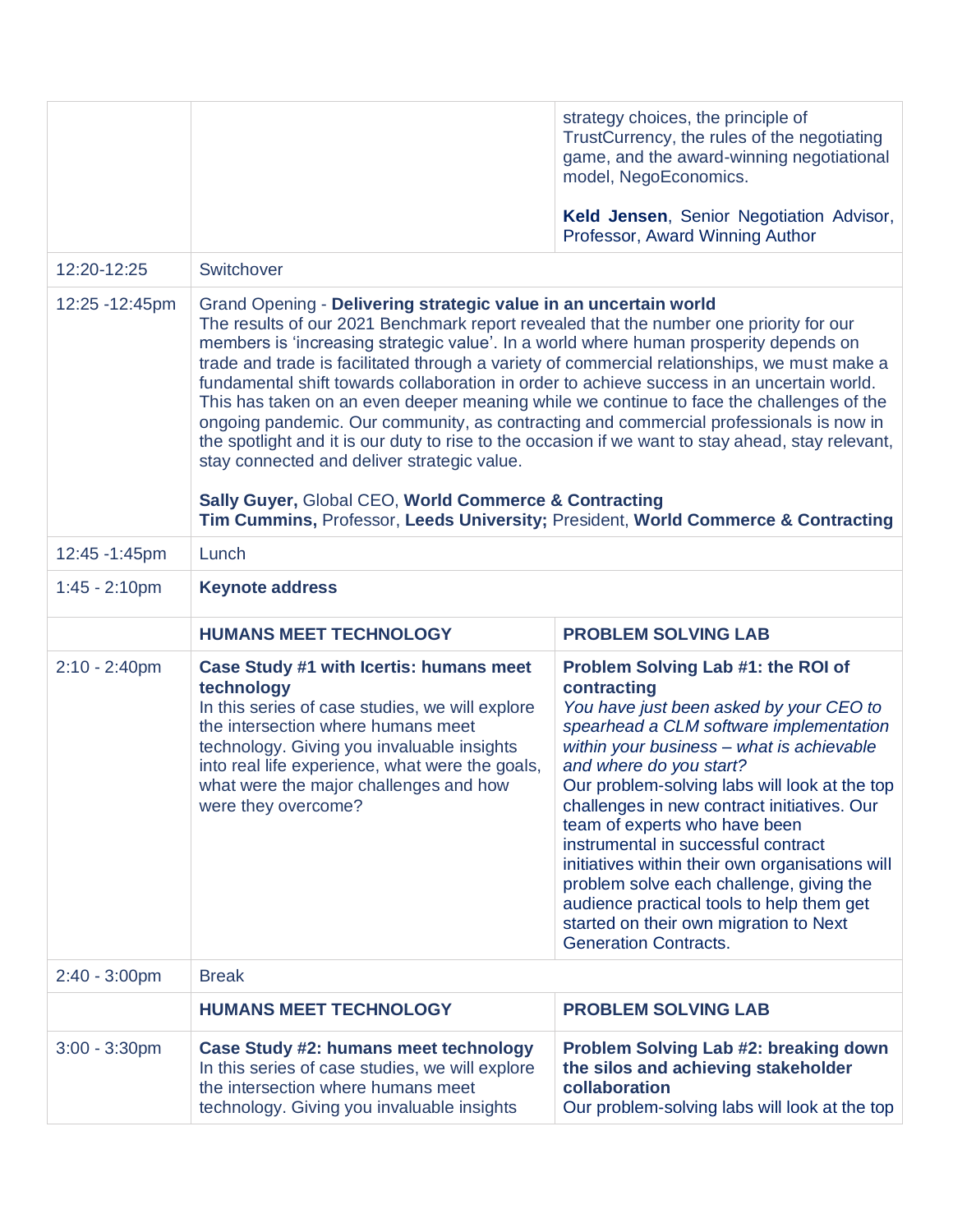|                  | into real life experience, what were the goals,<br>what were the major challenges and how<br>were they overcome?                                                                                                                                                                                                                                                                                                                                                                                                                                                                                                                                                                                                               | challenges in new contract initiatives. Our<br>team of experts who have been<br>instrumental in successful contract<br>initiatives within their own organisations will<br>problem solve each challenge, giving the<br>audience practical tools to help them get<br>started on their own migration to Next<br><b>Generation Contracts.</b> |  |
|------------------|--------------------------------------------------------------------------------------------------------------------------------------------------------------------------------------------------------------------------------------------------------------------------------------------------------------------------------------------------------------------------------------------------------------------------------------------------------------------------------------------------------------------------------------------------------------------------------------------------------------------------------------------------------------------------------------------------------------------------------|-------------------------------------------------------------------------------------------------------------------------------------------------------------------------------------------------------------------------------------------------------------------------------------------------------------------------------------------|--|
| $3:30 - 3:35$ pm | Switchover                                                                                                                                                                                                                                                                                                                                                                                                                                                                                                                                                                                                                                                                                                                     |                                                                                                                                                                                                                                                                                                                                           |  |
| $3:35 - 4:35$ pm | Keynote panel discussion: contracting for value - why cohesive collaboration<br>matters so much now<br>Given the pandemic and uncertainty- as well as the reputational environment and risk with<br>supply chain disruption, the natural way to go is contracting for value. It's these kinds of<br>relationships that bring value throughout the contracting lifecycle rather than just one<br>moment in time. If we are going to really commit to value contracting it will take a cohesive<br>approach between legal, finance, commercial and procurement. This panel will bring those<br>groups together and uncover how they can collaborate and work in harmony and how<br>collaborative technology will bring cohesion. |                                                                                                                                                                                                                                                                                                                                           |  |
|                  |                                                                                                                                                                                                                                                                                                                                                                                                                                                                                                                                                                                                                                                                                                                                |                                                                                                                                                                                                                                                                                                                                           |  |
|                  | Bill Deckelman, Executive Vice President and General Counsel, DXC Technology<br>Shawnna Hoffman, Cofounder and Board Member, Diversity in Blockchain<br>Kristie Hamilton, Global Director of Global Purchasing and Manufacturing Services<br>Operations and Transformation, GM<br><b>Colin Stevenson, CPO, ConocoPhillips</b>                                                                                                                                                                                                                                                                                                                                                                                                  |                                                                                                                                                                                                                                                                                                                                           |  |
|                  | <b>Chaired by Sally Guyer, Global CEO, World Commerce &amp; Contracting</b>                                                                                                                                                                                                                                                                                                                                                                                                                                                                                                                                                                                                                                                    |                                                                                                                                                                                                                                                                                                                                           |  |
| $4:35 - 5:15$ pm | <b>Closing Remarks &amp; Keynote</b>                                                                                                                                                                                                                                                                                                                                                                                                                                                                                                                                                                                                                                                                                           |                                                                                                                                                                                                                                                                                                                                           |  |
|                  | Psychological Safety: The key to increasing retention, productivity and unlocking<br>innovation.<br>In a world of change and uncertainty top talent are on the lookout for opportunities to try<br>new ideas while growing personally and professionally. Meanwhile teams and organizations<br>need to remain productive, innovate and meet the demands of their clients. Increasing<br>Psychological Safety creates the foundation to solve both problems -- allowing individuals<br>teams and organizations to learn, innovate and grow.                                                                                                                                                                                     |                                                                                                                                                                                                                                                                                                                                           |  |
|                  |                                                                                                                                                                                                                                                                                                                                                                                                                                                                                                                                                                                                                                                                                                                                |                                                                                                                                                                                                                                                                                                                                           |  |
|                  | <b>Neil Pretty, CEO, Aristotle Performance</b>                                                                                                                                                                                                                                                                                                                                                                                                                                                                                                                                                                                                                                                                                 |                                                                                                                                                                                                                                                                                                                                           |  |
| $5:15 - 6:30$ pm | <b>Awards Ceremony &amp; Drinks Reception</b>                                                                                                                                                                                                                                                                                                                                                                                                                                                                                                                                                                                                                                                                                  |                                                                                                                                                                                                                                                                                                                                           |  |
|                  | Staggered coach departures between 6:30-7pm to the dinner                                                                                                                                                                                                                                                                                                                                                                                                                                                                                                                                                                                                                                                                      |                                                                                                                                                                                                                                                                                                                                           |  |
| 7:00 - 10:00pm   | <b>WorldCC Ranch Dinner</b><br>In the spirit of a wild west theme, let your hair down, get your cowboy boots on and join us<br>at the ranch for an evening of excellent food, drinks and wonderful company. Experience<br>Arizona's wild west heritage as we spend the evening at Koli Equestrian Centre. Network<br>with your peers around the fire pits and round up your pals to enjoy some traditional<br>cowboy games.                                                                                                                                                                                                                                                                                                    |                                                                                                                                                                                                                                                                                                                                           |  |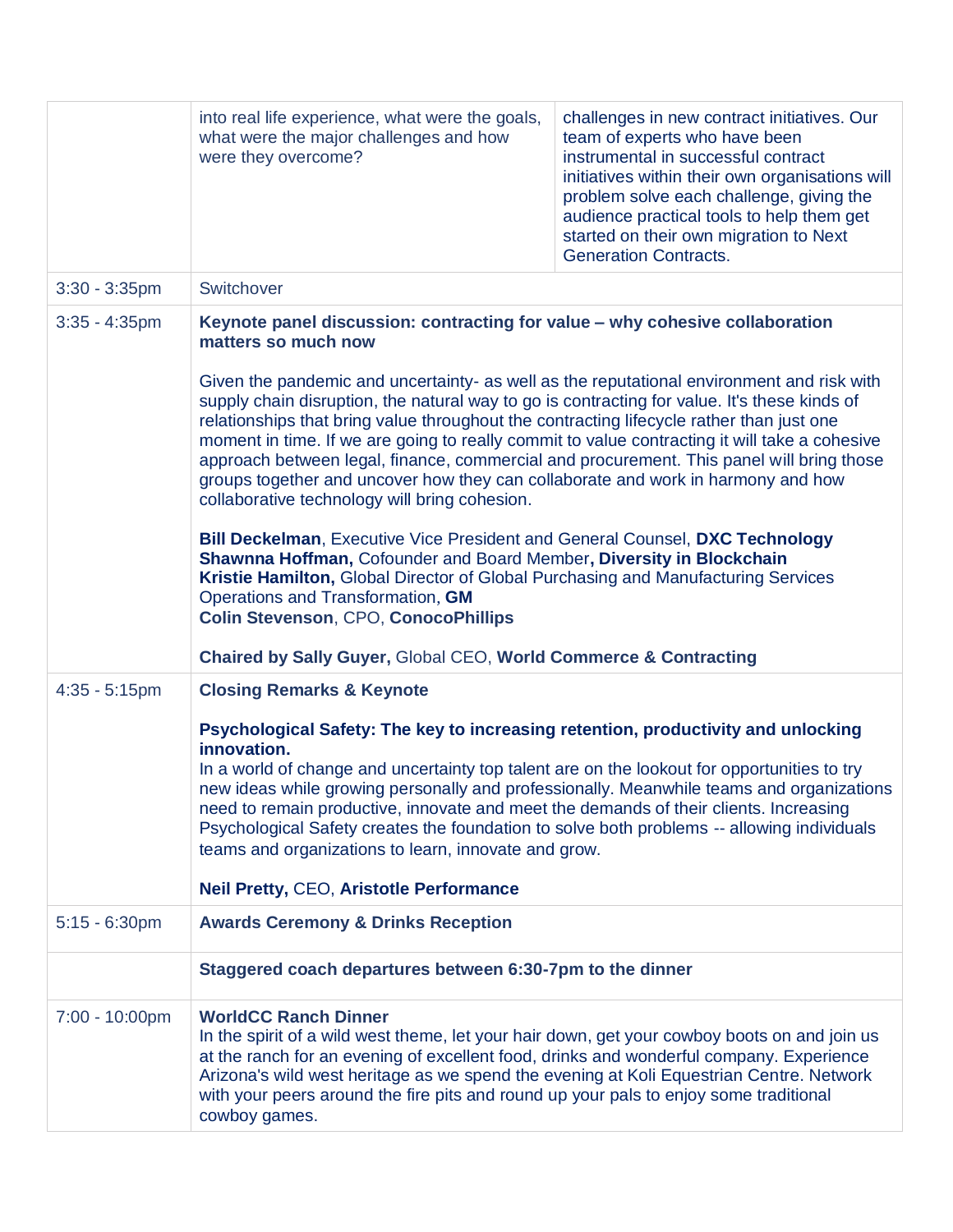| Day Two- Tuesday, November 8th |                                                                                                                                                                                                                                                                                                                                                                                                                                                                                                                                                                                                                                                 |                                                                                                                                                                                                                                                                                                                                                                                                                                                                                                                                                |
|--------------------------------|-------------------------------------------------------------------------------------------------------------------------------------------------------------------------------------------------------------------------------------------------------------------------------------------------------------------------------------------------------------------------------------------------------------------------------------------------------------------------------------------------------------------------------------------------------------------------------------------------------------------------------------------------|------------------------------------------------------------------------------------------------------------------------------------------------------------------------------------------------------------------------------------------------------------------------------------------------------------------------------------------------------------------------------------------------------------------------------------------------------------------------------------------------------------------------------------------------|
|                                | All times appear in US Mountain Standard Time (MST)                                                                                                                                                                                                                                                                                                                                                                                                                                                                                                                                                                                             |                                                                                                                                                                                                                                                                                                                                                                                                                                                                                                                                                |
| $7:45 - 8:45$ am               | <b>WorldCC Council Members &amp; Fellows Breakfast - By Invitation only</b><br>Hosted by Sally Guyer, Global CEO, World Commerce & Contracting                                                                                                                                                                                                                                                                                                                                                                                                                                                                                                  |                                                                                                                                                                                                                                                                                                                                                                                                                                                                                                                                                |
| $8:45 - 9:45$ am               | Keynote panel discussion: bringing equilibrium to the supply chain puzzle<br>Disruption and rising costs were intensified by the pandemic and the pressure on supply<br>chains continues to remain high. Supply chain issues are at the very top of many<br>organization's agendas right now with delays and lost sales causing unprecedented<br>challenges. Are transparency and cooperation really the answers? What about digital<br>transformation? Hear from our panel of leading industry experts who will share their unique<br>experiences and insights about supply chain issues of today and what they predict for the<br>year ahead. |                                                                                                                                                                                                                                                                                                                                                                                                                                                                                                                                                |
| $9:45 - 10:45am$               | <b>Battle of the Tech</b><br>There has never been a greater need for investment in contract technology - but how do you<br>assess? What questions do you need to ask? How do you differentiate between providers?<br>Our Contract Tech Gurus are here to help answer these questions in The Battle of the<br>Techs. Four contract tech providers will do 2 min demos to our panel of tech Gurus who will<br>fire the all-important questions you need to be thinking about.                                                                                                                                                                     |                                                                                                                                                                                                                                                                                                                                                                                                                                                                                                                                                |
|                                | <b>HUMANS MEET TECHNOLOGY</b>                                                                                                                                                                                                                                                                                                                                                                                                                                                                                                                                                                                                                   | <b>PROBLEM SOLVING LAB</b>                                                                                                                                                                                                                                                                                                                                                                                                                                                                                                                     |
| 10:45 - 11:15am                | Case Study #3: data management and<br><b>systems</b><br>Find out the importance of contract data and<br>the challenges involved in systemizing<br>complex agreements. Join Joanne Walker,<br>Head of Capability Centre - General Counsel,<br>Rolls-Royce as she shares her experience in<br>terms of approach, barriers, learning from<br>failure and discuss the benefits and huge<br>potential of having one executive digital<br>contract data source.                                                                                                                                                                                       | Problem Solving Lab #3: you have just<br>been asked by your CEO to implement a<br>new CLM system - what is achievable<br>and where do you start?<br>Our problem-solving labs will look at the<br>top challenges in new contract initiatives.<br>Our team of experts who have been<br>instrumental in successful contract<br>initiatives within their own organizations will<br>problem solve each challenge, giving the<br>audience practical tools to help them get<br>started on their own migration to Next<br><b>Generation Contracts.</b> |
| 11:15 - 11:40am                | <b>Break</b>                                                                                                                                                                                                                                                                                                                                                                                                                                                                                                                                                                                                                                    |                                                                                                                                                                                                                                                                                                                                                                                                                                                                                                                                                |
|                                | <b>INDUSTRY CAFE ROUNDTABLES</b>                                                                                                                                                                                                                                                                                                                                                                                                                                                                                                                                                                                                                |                                                                                                                                                                                                                                                                                                                                                                                                                                                                                                                                                |
|                                | The future of Contract Data Management in your Industry                                                                                                                                                                                                                                                                                                                                                                                                                                                                                                                                                                                         |                                                                                                                                                                                                                                                                                                                                                                                                                                                                                                                                                |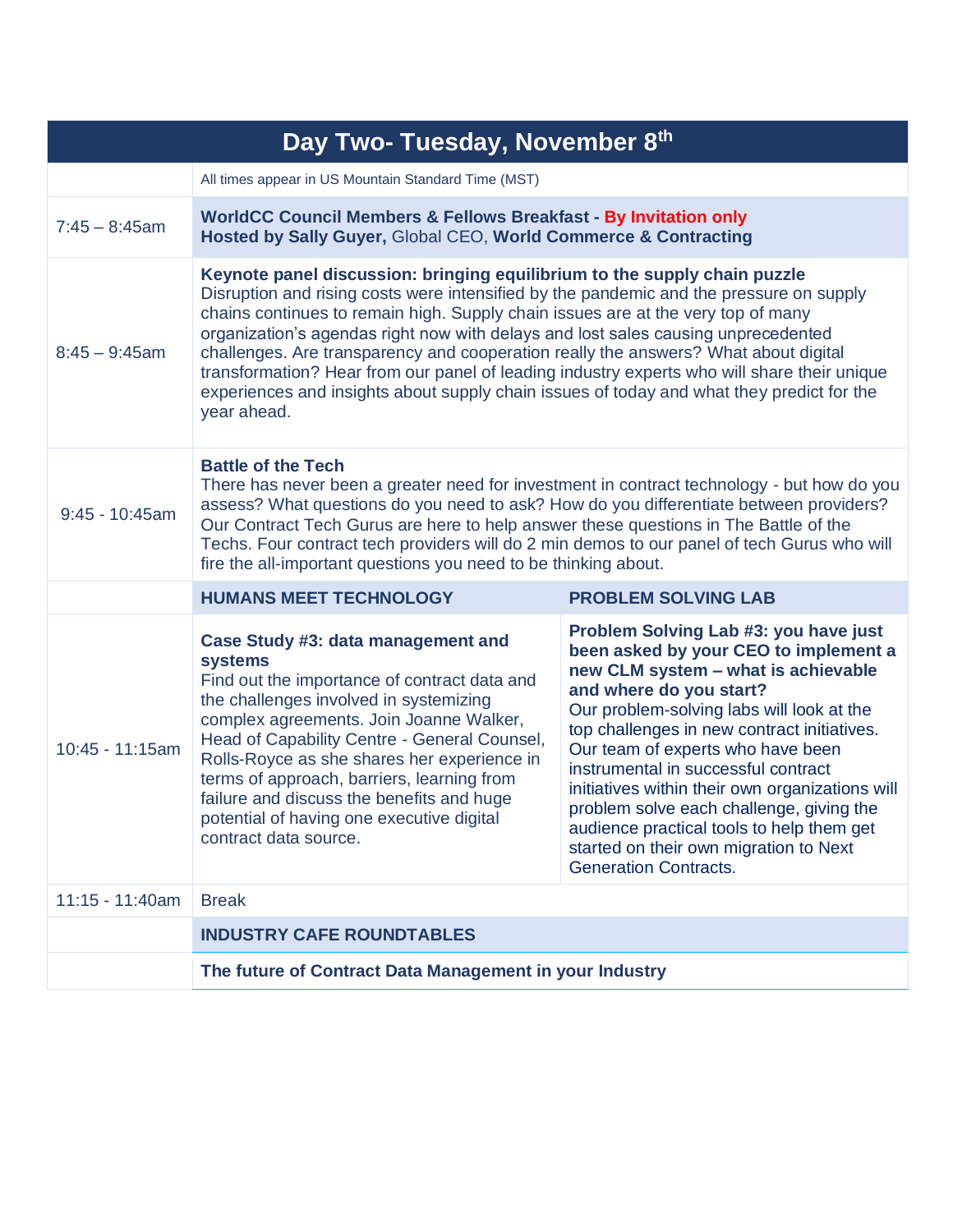| $11:40am -$<br>12:55pm | Currently, contract related data sits in an average of 24 different systems and that is a<br>challenge that has only been exacerbated by the pandemic. Manually trying to connect<br>disaggregated data is impossible and in most cases this data is only used transactionally<br>and reactively. What is the current practice for managing contract data in your industry?<br>What challenges does it face and what direction is it heading?<br>In four 20 minute rounds executives grouped in the same industry will discuss the same set<br>questions that genuinely matter to everyone. After the last round of conversation, table<br>hosts are invited to harvest, sharing insights from their discussions with the rest of the large<br>group.<br>Chaired by: Steward Prizeman, VP Sales N. America, World Commerce & Contracting |                                                                                                                                                                                                                                                                                                                                                             |
|------------------------|------------------------------------------------------------------------------------------------------------------------------------------------------------------------------------------------------------------------------------------------------------------------------------------------------------------------------------------------------------------------------------------------------------------------------------------------------------------------------------------------------------------------------------------------------------------------------------------------------------------------------------------------------------------------------------------------------------------------------------------------------------------------------------------------------------------------------------------|-------------------------------------------------------------------------------------------------------------------------------------------------------------------------------------------------------------------------------------------------------------------------------------------------------------------------------------------------------------|
|                        |                                                                                                                                                                                                                                                                                                                                                                                                                                                                                                                                                                                                                                                                                                                                                                                                                                          |                                                                                                                                                                                                                                                                                                                                                             |
|                        | Aerospace & Defense<br>Oil & Gas<br><b>Public Sector</b><br>IT & Consulting<br><b>Telecoms</b><br><b>BFSI</b>                                                                                                                                                                                                                                                                                                                                                                                                                                                                                                                                                                                                                                                                                                                            |                                                                                                                                                                                                                                                                                                                                                             |
| 12:55 - 1:55pm         | Lunch                                                                                                                                                                                                                                                                                                                                                                                                                                                                                                                                                                                                                                                                                                                                                                                                                                    |                                                                                                                                                                                                                                                                                                                                                             |
| $1:55 - 2:50$ pm       | The BIG Debate & Audience Vote<br>Motion: In spite of aspirations to the contrary, collaboration between buyers and suppliers<br>will always remain an exception.                                                                                                                                                                                                                                                                                                                                                                                                                                                                                                                                                                                                                                                                        |                                                                                                                                                                                                                                                                                                                                                             |
|                        | <b>HUMANS MEET TECHNOLOGY</b>                                                                                                                                                                                                                                                                                                                                                                                                                                                                                                                                                                                                                                                                                                                                                                                                            | <b>CONTRACT CORNER</b><br>Top tips for making contracts better                                                                                                                                                                                                                                                                                              |
| $2:50 - 3:20$ pm       | <b>Case Study #4: humans meet technology</b><br>In this series of case studies, we will explore<br>the intersection where humans meet<br>technology. Giving you invaluable insights into<br>real life experience, what were the goals, what<br>were the major challenges and how were they<br>overcome?                                                                                                                                                                                                                                                                                                                                                                                                                                                                                                                                  | You've asked and we've answered: in this<br>hour long session you will gain practical<br>insights and skills about effective<br>contracting practices so that you can walk<br>away armed to achieve better outcomes.<br>Choose your roundtable and hear from<br>experts who will deliver short presentations<br>identifying top tips in that area. You will |
|                        | <b>THE NEGOTIATION ROOM</b>                                                                                                                                                                                                                                                                                                                                                                                                                                                                                                                                                                                                                                                                                                                                                                                                              | have a chance to share your experiences,<br>ask questions and tackle challenges you                                                                                                                                                                                                                                                                         |
| $3:20 - 4:05$ pm       | When cross-cultural negotiations backfire<br>The Negotiation Room is back and live in<br>person with WorldCC Negotiation Expert in<br>residence Keld Jensen and President Tim<br>Cummins. Digging into some of the biggest<br>misunderstandings that can happen cross-<br>culturally and how to avoid them.<br>Keld Jensen, Senior Negotiation Advisor,<br>Professor, Award Winning Author<br>Tim Cummins, Professor, Leeds University;                                                                                                                                                                                                                                                                                                                                                                                                  | face today.<br>Scope of Work<br><b>Contract drafting</b><br>$\bullet$<br>Governance guidelines<br>$\bullet$<br>As-a-Service contracts<br>$\bullet$<br>Outcome-based contracts &<br>$\bullet$<br>Performance-based contracts                                                                                                                                 |